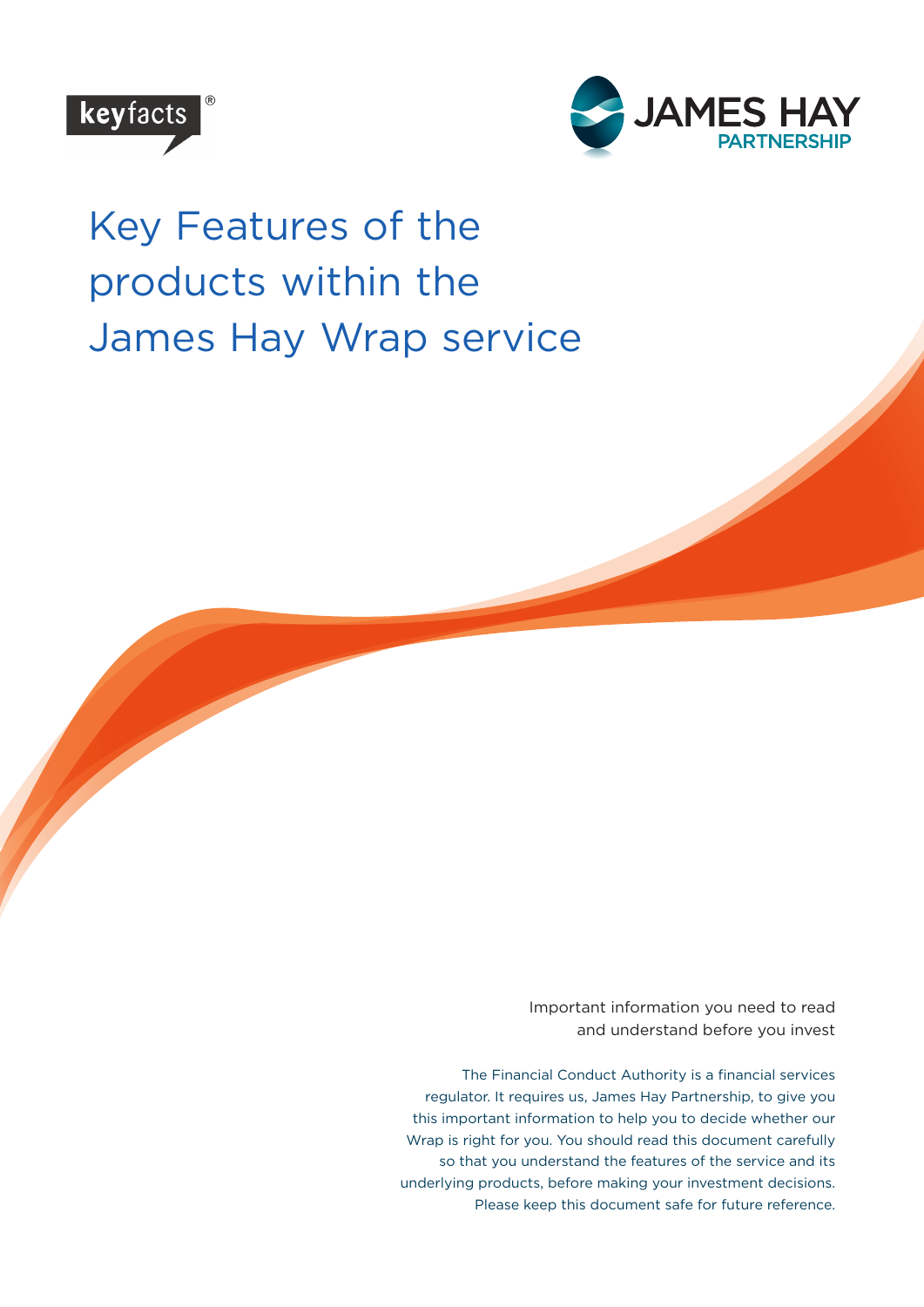# Contents

| Introduction                                  |     |
|-----------------------------------------------|-----|
| Key Features of the Wrap Investment Portfolio |     |
| <b>Key Features of the Wrap ISA</b>           | 6   |
| <b>Key Features of the Wrap SIPP</b>          | 11  |
| Other information                             | 16  |
|                                               |     |
| How to contact us                             | 18. |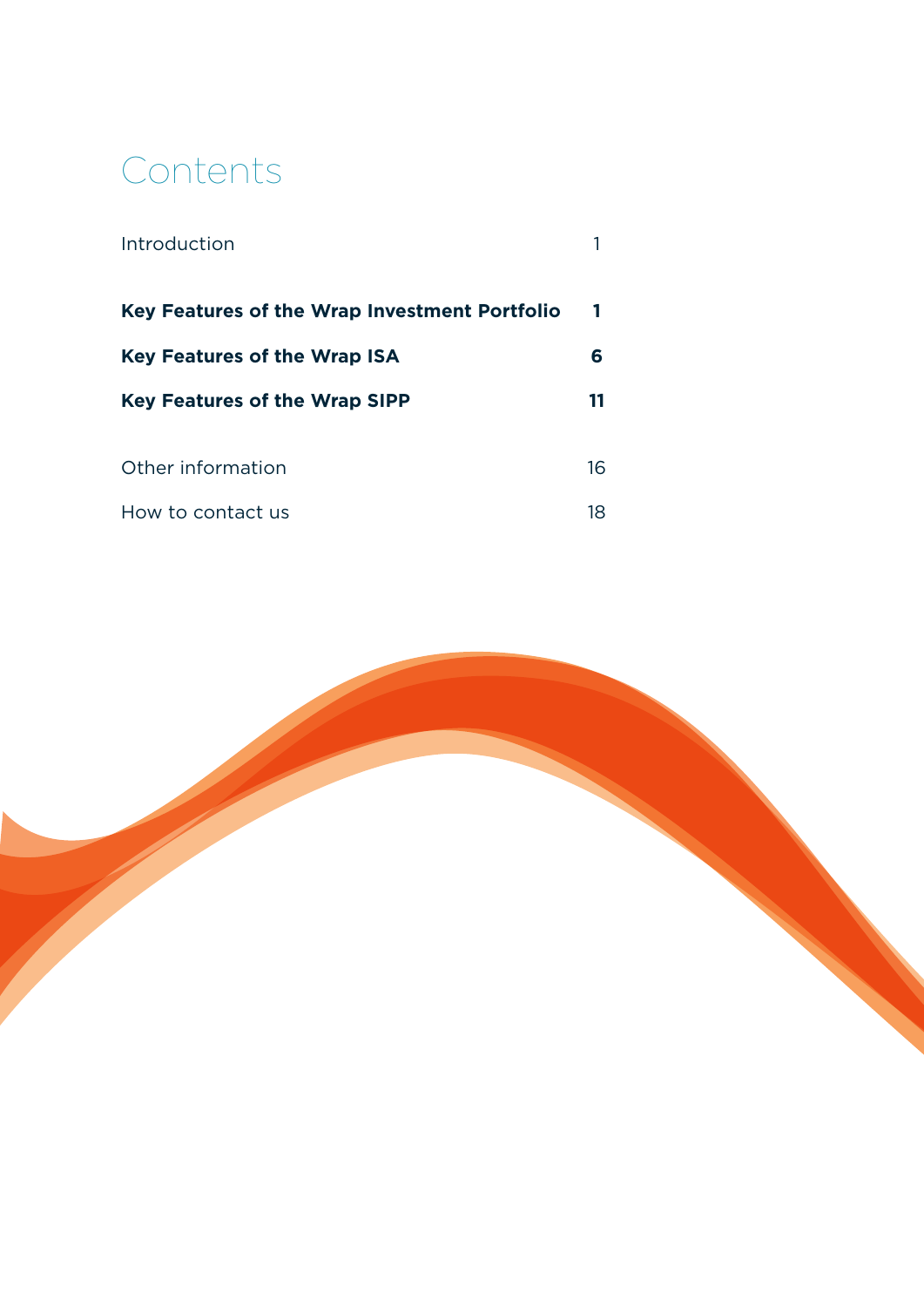# Introduction

# What is the purpose of this Key Features Document?

This Key Features Document, along with your Key Features Illustrations, gives you a summary of information to help you decide:

- if you want to invest in the Wrap products
- whether the Wrap service is right for you.

#### What is the Wrap service?

The James Hay Wrap is a portfolio management service that allows you and your financial adviser to manage your investments held in different tax environments. Your financial adviser will have access to information about your investments through James Hay Online.

When you set up your Wrap service, an Investment Portfolio is created for you to hold a range of investments permitted by the product rules. You can then apply to open any, or all, of the following Wrap products:

- An ISA to accept subscriptions and/or transfers from other stocks and shares and/or cash ISAs
- A SIPP to accept contributions and/or transfers from existing pension schemes
- An Offshore Bond.

Within this document there are Key Features sections for the Investment Portfolio, the ISA and the SIPP. If you are considering investing in an Offshore Bond, a separate Key Features Document is available on our website at www.jameshay.co.uk, or from your financial adviser.

James Hay Wrap Managers Limited is the provider of the Wrap service and is the HM Revenue & Customs (HMRC) approved ISA manager. James Hay Pension Trustees Limited is the Trustee of the SIPP and James Hay Administration Company Limited is the administrator of the SIPP.

**Please note that you must have a regulated financial adviser who is advising you to use the Wrap service and hold the products within it.**

# Key features of the Wrap Investment Portfolio

# **What you should know before you invest Its aims**

# What is the purpose of this Key Features Document?

This Key Features Document, along with your Key Features Illustrations, gives you a summary of information to help you decide:

- if you want to invest in the Wrap Investment Portfolio
- whether the Wrap Investment Portfolio is right for you.

#### What is the Wrap Investment Portfolio?

The Wrap Investment Portfolio is an investment account which allows you to invest in a wide range of investments and, if you choose to, take regular withdrawals.

The aim of your Wrap Investment Portfolio is to allow you to manage your investments according to your own investment objectives, whether they are for capital growth or income, or a combination of both.

The Wrap Investment Portfolio offers you complete control over where and when you invest.

It provides you with the facility to make regular withdrawals, if required, as you continue to invest.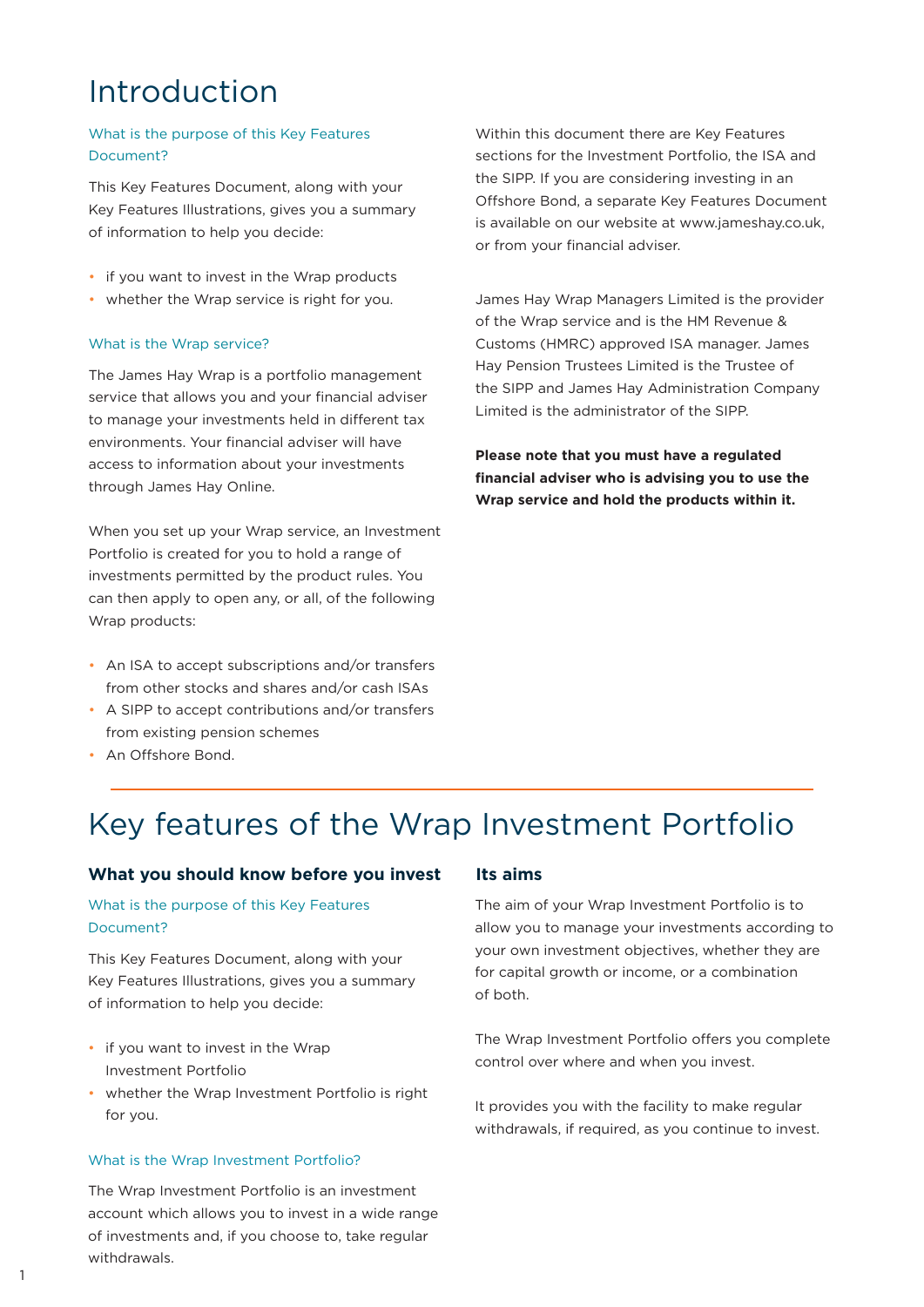### **Your commitment**

Before buying the Wrap Investment Portfolio, in conjunction with your financial adviser, you should consider whether you have sufficient investment experience and are prepared to be responsible for making decisions about how your money is invested during the time that your Wrap Investment Portfolio is open.

You will need to:

- make at least one payment into your Wrap Investment Portfolio
- pay the charges set out in the 'Wrap Charges Schedule'.

# **Understanding the risks**

There are risks associated with investing your money via a Wrap Investment Portfolio which, depending on how they are managed, could affect the value of your Wrap Investment Portfolio in the future. These are detailed below. You may be able to reduce the impact of some of the risks, as you are able to control:

- the amount you put in
- the investments you select
- when you take money out.

However, other factors that contribute to the different risks involved in having a Wrap Investment Portfolio may be outside of your control. For example, the Government may change the tax rules applicable to Investment Portfolios and this could affect:

- the amount of tax you pay on your fund growth
- the taxation on your income.

**To understand the risks associated with investing via a Wrap Investment Portfolio and how the amount of money you get back may be affected, we strongly suggest you read on.**

### Applying for the Wrap Investment Portfolio

If you open a Wrap Investment Portfolio and later choose to cancel it, you may get back less than you paid in. Please refer to the 'Wrap Terms and Conditions' for further information, which is available on our website at www.jameshay.co.uk.

#### Transferring investments in

If you transfer existing investments into your Wrap Investment Portfolio, they may need to be transferred as cash and you may not get the benefit of any investment increases whilst the transfer is being processed.

# Investing your money in your Wrap Investment Portfolio

The value of your investment can fluctuate up and down and it is possible that you may get back less than the amount you originally invested. Depending on the type of investments you choose to invest in, there will be different risks that will affect the value of your investment. For example:

- foreign investments will be affected by changes in the rate of currency exchange
- investments in stocks and shares will be affected by fluctuations in the stock market
- cash deposits will be affected by changes in interest rates.

**For further information on the risks that are specific to a particular investment, please read the 'Guide to Investment Risk' available on our website at www.jameshay.co.uk, or speak to your financial adviser.**

If the returns on your Wrap Investment Portfolio investments are poor, they may not cover the level of charges applied and the value of your Wrap Investment Portfolio could significantly reduce in value over time.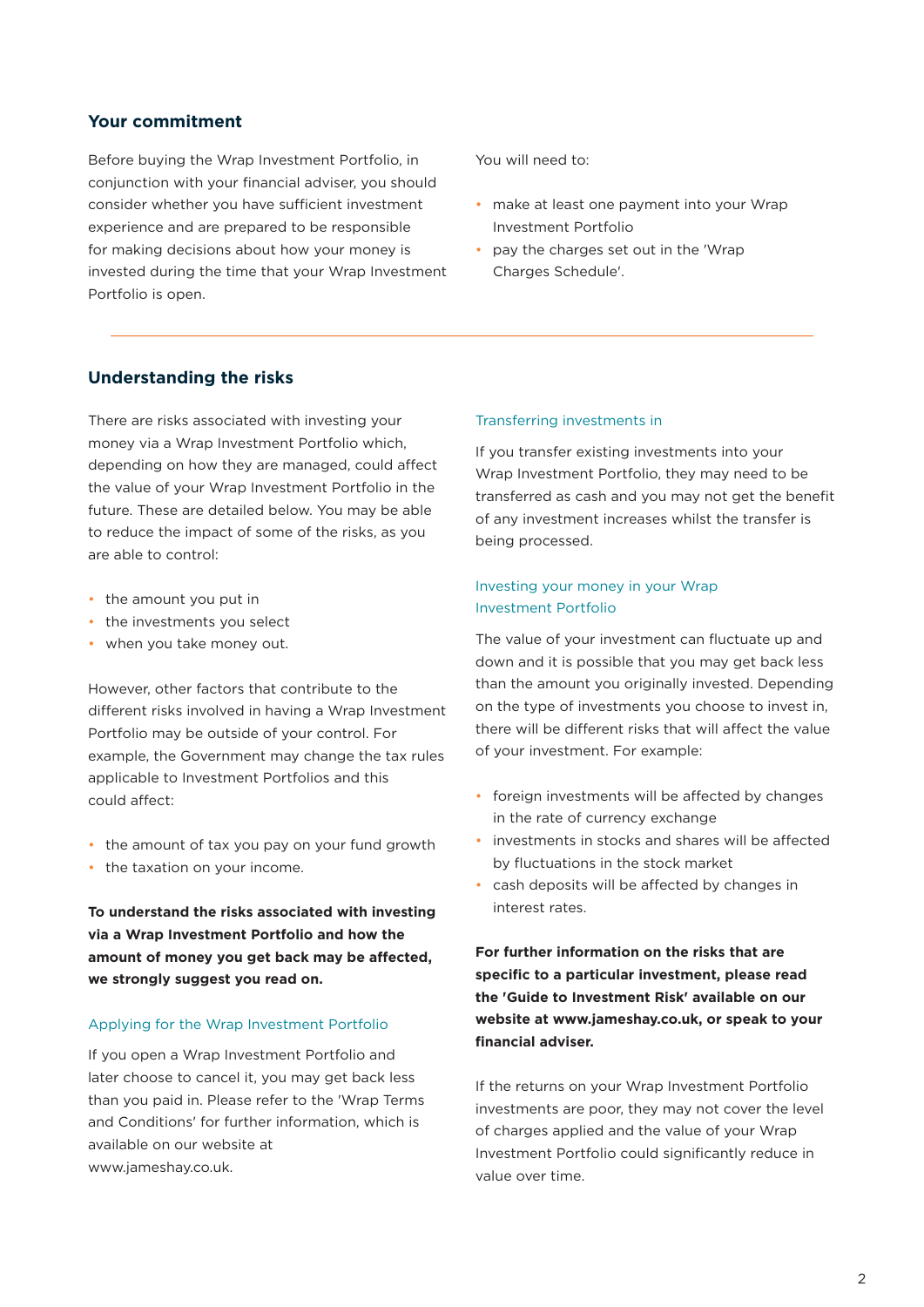You should regularly review the performance of your chosen investments with your financial adviser to check that they remain suitable for providing you with the benefits you require in the future.

Not all your investments may be protected by the Financial Services Compensation Scheme (FSCS). The FSCS provides financial compensation to investors in the event of the failure of a financial institution. To understand how this may affect your Wrap Investment Portfolio, please see the 'Other Information' section on page 16 of this Key Features Document.

#### Withdrawals from your Wrap Investment Portfolio

The value of your Wrap Investment Portfolio is not guaranteed. Its value will depend on a number of factors including:

- what you have paid in
- how your investments have performed
- the charges that have been deducted.

The level of withdrawals you can make will depend on:

- the value of your Wrap Investment Portfolio
- whether you are able to sell your investments.

High levels of inflation could reduce the value of your Wrap Investment Portfolio in real terms.

# **Questions and answers**

## Is the Wrap Investment Portfolio the correct product for me?

The Wrap Investment Portfolio may be right for you if you are looking to:

- build capital growth
- take income from your existing investments
- access a wide variety of investment options that can be varied to suit your changing needs.

#### Who can take out the Wrap Investment Portfolio?

You can take out a Wrap Investment Portfolio if you are:

- over 18
- a resident of the UK
- not a US citizen or other US Person or resident in the US for tax purposes, and
- not an undischarged bankrupt.

# Who can make payments into the Wrap Investment Portfolio?

We will normally only accept payments into your Wrap Investment Portfolio from you.

Your product bank account details, including the required payment reference, can be found within your James Hay Online account. Payments can be made by bank transfer or Diredt Debit.

#### How much can I pay in?

There are no minimum or maximum limits on what you can pay into your Wrap Investment Portfolio. You can make regular or occasional payments at any time, and you can vary the amount and frequency of your payments in.

#### What tax will I pay?

The Wrap Investment Portfolio is not a tax exempt product. The tax you pay will depend on the type of investments that you hold and your personal circumstances.

At the end of each tax year, we will provide you with a consolidated tax certificate that you will need to refer to when doing your self assessment tax return.

For further information, please speak to your financial adviser or tax adviser.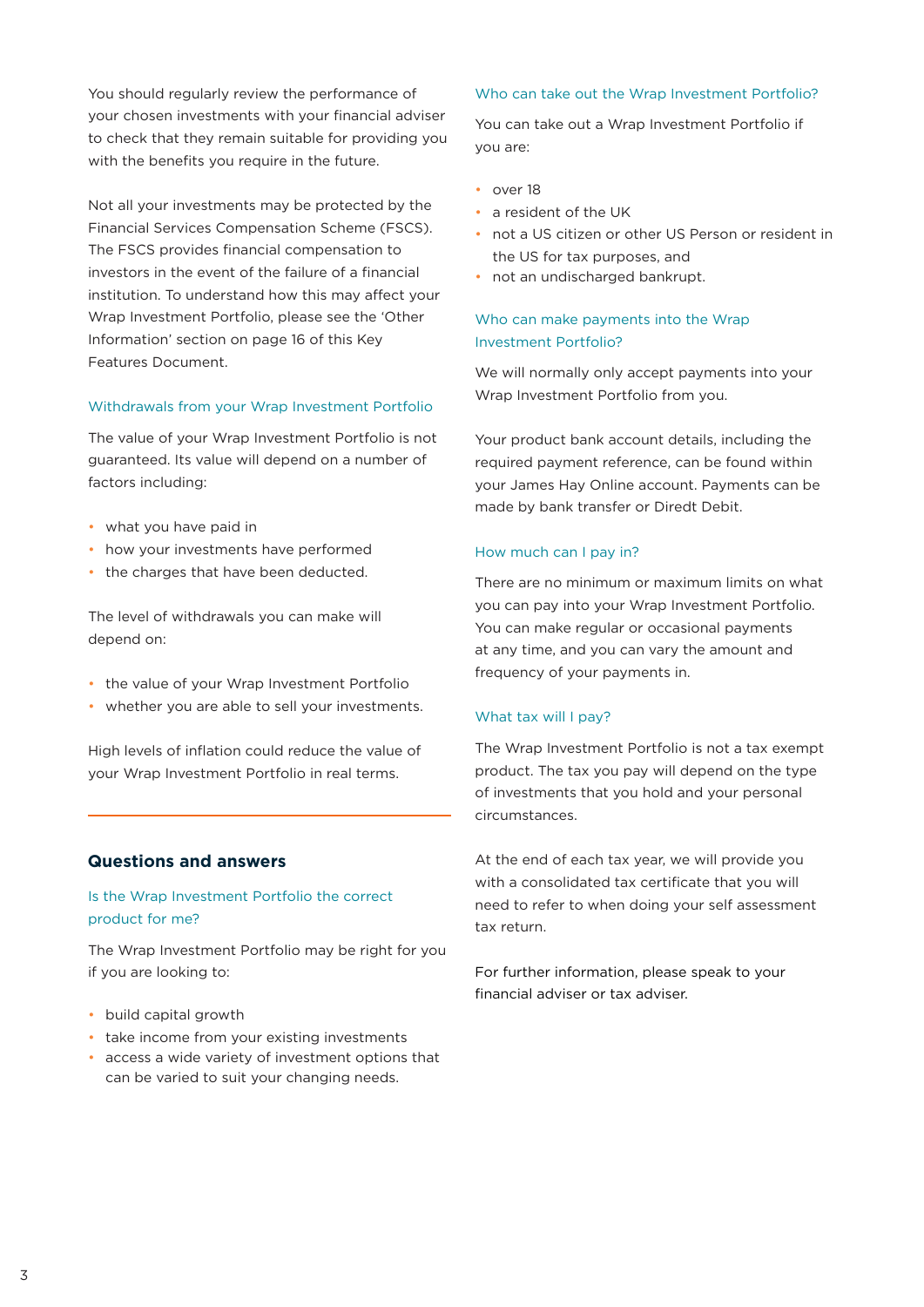# Can I transfer existing investments into the Wrap Investment Portfolio?

You can transfer existing investments that you own into your Wrap Investment Portfolio. Transfer payments in the form of cash or assets other than cash (known as in-specie transfers) can be accepted.

# What is the Wrap Investment Portfolio product bank account?

Any money you pay into your Wrap Investment Portfolio is held in a pooled bank account in the name of James Hay Wrap Managers Limited until we receive instructions to invest. This pooled bank account also holds money for other clients and is operated by us in accordance with the FCA's Client Money Rules. Your Wrap Investment Portfolio's individual holding is recorded in our internal records and referred to as your product bank account.

For further information on our product bank accounts, please visit our website at www.jameshay.co.uk.

### What can I invest in?

Through the Wrap Investment Portfolio you can invest in a wide range of investments, including collective investment funds (such as unit trusts and OEICs), investment trusts and fixed term deposits.

You can appoint third party investment managers to make investment decisions on your behalf and you can open an account with a stockbroker to buy and sell stocks and shares.

You can change investments at any time, unless an investment has restrictions. These will be covered in the literature or terms and conditions for the relevant investment you or your financial adviser has chosen.

For further information on the investments we allow within the Wrap Investment Portfolio, please see the 'Wrap Investment Portfolio Permitted Investments List', which is available on our website at www.jameshay.co.uk.

#### What are the charges?

Full details of our charges are given in the 'Wrap Charges Schedule' which is available on our website at www.jameshay.co.uk. You may pay charges to other parties depending on the investments you select. You may also pay charges to your financial adviser. These charges can be paid out of your Wrap Investment Portfolio.

Our charges are normally deducted from your Wrap Investment Portfolio product bank account. If there is insufficient money available, we will ask you to either sell some investments within your Investment Portfolio or you can pay us directly.

# Can I have an illustration?

Your financial adviser will provide you with an illustration before you make an application for the Wrap Investment Portfolio. Please contact your financial adviser for more details.

### When can I make withdrawals?

You can make withdrawals from your Wrap Investment Portfolio at any time. These can be on a single or regular basis.

Withdrawals generally take 14 to 30 days to complete, and are made by CHAPS or Faster Payments to an account in your name that you nominate. Ad-hoc withdrawals may alternatively be paid by cheque payable to you.

### What happens when I die?

We will act on the instructions of your personal representatives once they have provided us with proof of title, such as a grant of probate or letters of administration.

They may instruct us to either sell any remaining investments and pay the cash balance on their instructions, or transfer any investments held in your Wrap Investment Portfolio on their instructions. Your Wrap Investment Portfolio will then be closed.

Your Wrap Investment Portfolio forms part of your estate for inheritance tax purposes.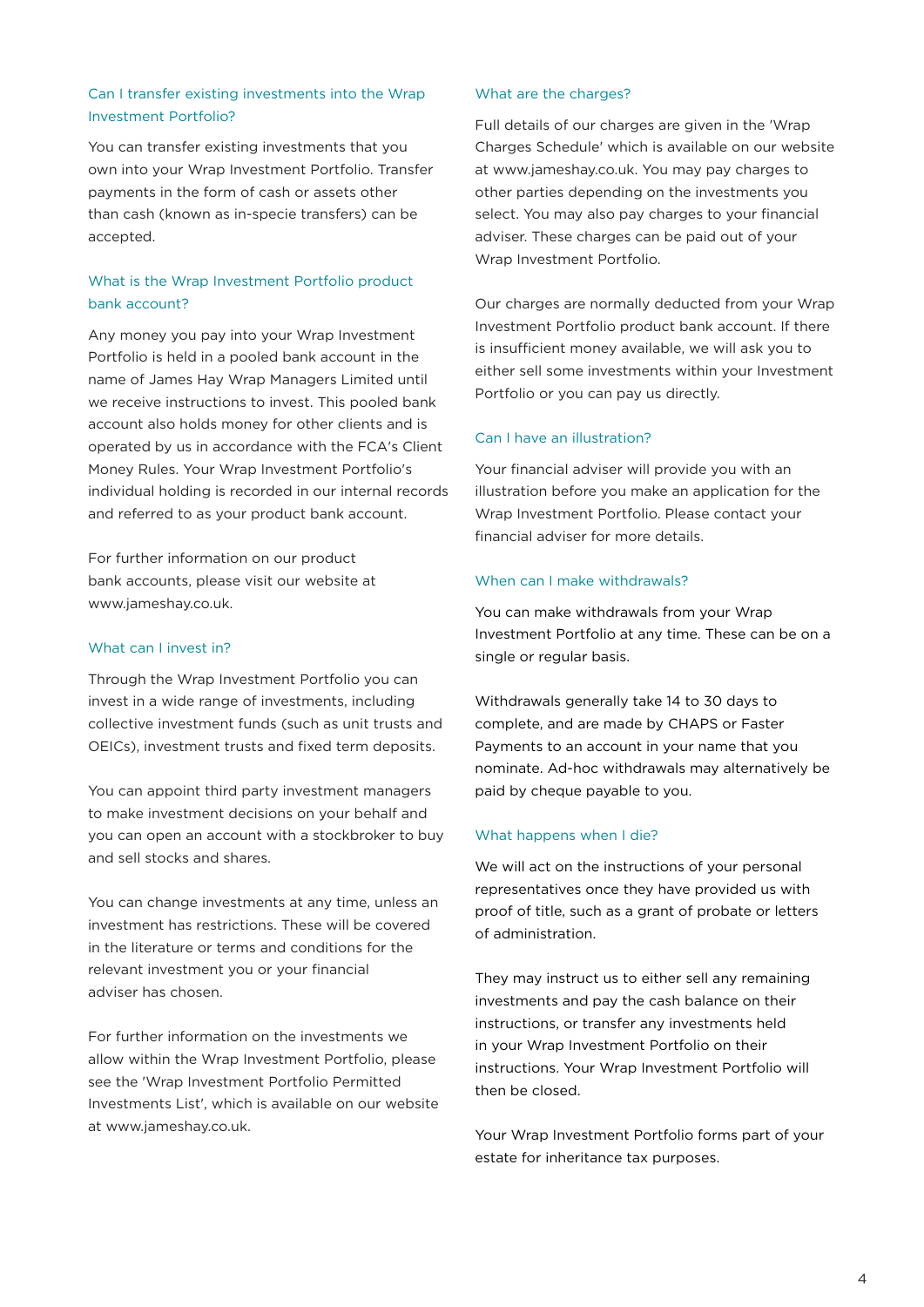#### Can I change my mind?

You have the right to cancel your Wrap Investment Portfolio. On receipt of your Wrap Investment Portfolio application form, we will send you a cancellation notice. You will have 14 days from receipt of this notice to tell us that you wish to cancel your application. For further details, please see the 'Wrap Terms and Conditions'.

### What other documents should I read?

We ask that you also read the Wrap Key Features Illustration provided by your financial adviser. In addition, you should read the:

- Wrap Charges Schedule
- Wrap Investment Portfolio Permitted Investments List
- Wrap Terms and Conditions
- Wrap Technical Guide.

These documents provide you with more detailed information on the Wrap Investment Portfolio.

If after reading the documentation you are unclear about any aspect of the Wrap Investment Portfolio, or you are unsure whether the Wrap Investment Portfolio is right for you, please speak to your financial adviser.

# What correspondence and communications will I receive?

We will issue:

- a cancellation notice that gives you the right to cancel your Wrap Investment Portfolio (unless you have waived these rights in your application form)
- a quarterly valuation statement for your Wrap Investment Portfolio
- other necessary correspondence depending on the day-to-day operation of your Wrap Investment Portfolio.

We will send this correspondence to your financial adviser, apart from cancellation notices which we will send to you. The only correspondence we will send to both you and your financial adviser is your quarterly valuation statement.

Our standard methods of communication are letter, secure electronic messaging (through our secure website James Hay Online) and by telephone. We do not consider standard email to be secure and so we will not normally communicate in this way if the communication includes personal information or instructions relating to your Wrap Investment Portfolio or investments.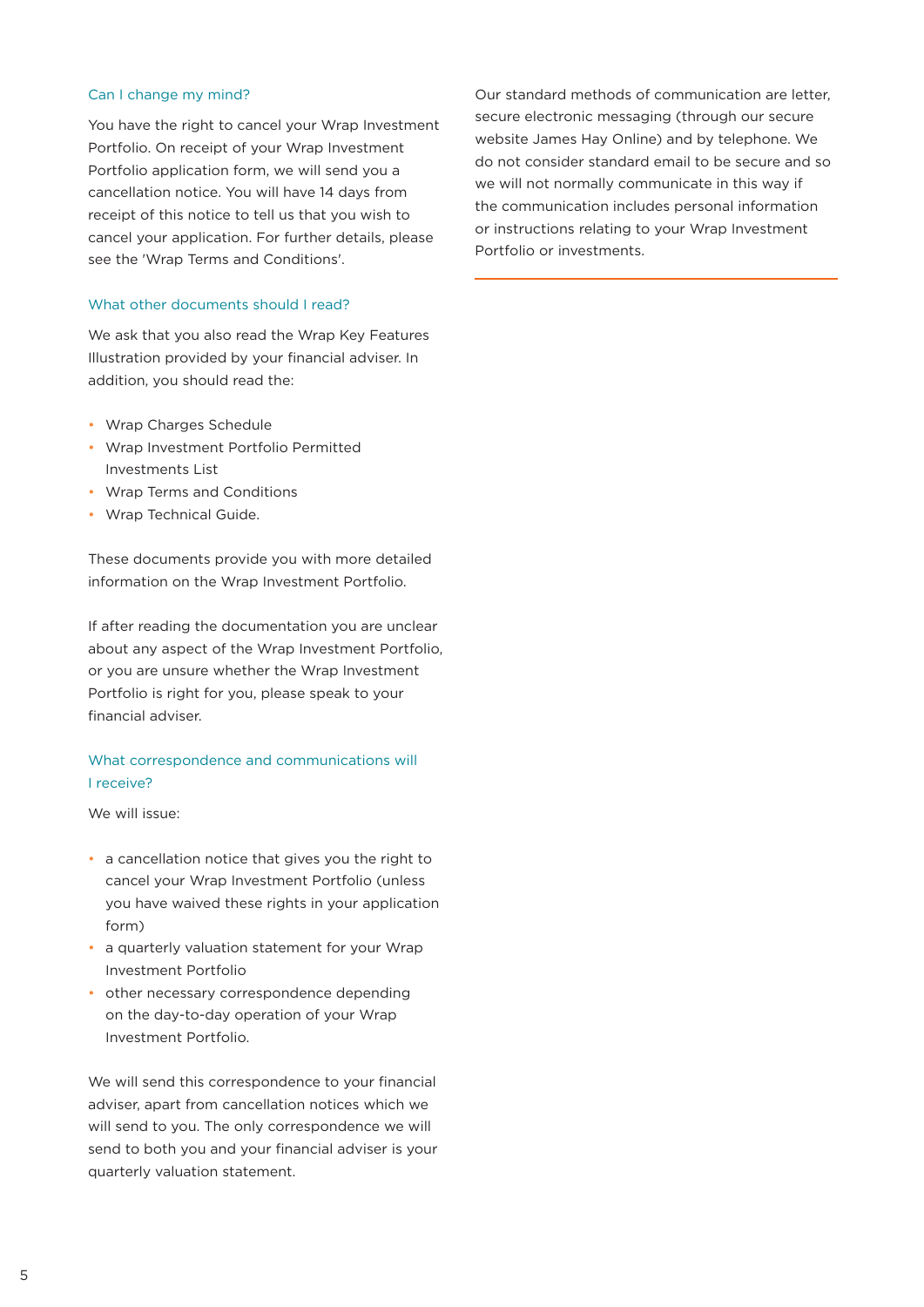# Key features of the Wrap ISA

# **What you should know before you invest**

What is the purpose of this Key Features Document?

This Key Features Document, along with your Key Features Illustration, gives you a summary of information to help you decide:

- if you want to invest in the Wrap ISA
- whether the Wrap ISA is right for you.

# What is an ISA?

An ISA provides a tax efficient way of saving. There are four types of ISA available:

- Cash ISA
- Stocks and shares ISA
- Innovative finance ISA
- Lifetime ISA.

For the 2022/23 tax year, the ISA allowance is £20,000. You can split the amount you pay into an ISA between a cash ISA, a stocks and shares ISA, an innovative finance ISA and a lifetime ISA (up to a maximum of £4,000 and subject to age restrictions) as you choose, up to the £20,000 limit.

If you do not use the ISA subscription limit in any tax year you cannot carry it forward or add it to the subscription limit of the next tax year.

# Who is the Wrap ISA suitable for?

The Wrap ISA may be suitable for anyone who can afford to set aside money to build up savings over the medium to long term.

# What is the Wrap ISA?

The Wrap ISA is a stocks and shares ISA as defined under ISA regulations.

# **Its aims**

The Wrap ISA provides a tax efficient way of investing in a wide range of investments, including stocks and shares, bonds and gilts, as well as collective investment schemes and secure cash deposits.

It enables you to benefit from potential capital growth and/or income over the medium to long term as well as a return on cash investments in the form of interest, that is paid gross.

It provides you with the facility to make regular withdrawals, if required, as you continue to invest.

# **Your commitment**

Before buying the Wrap ISA, in conjunction with your financial adviser, you should consider whether you have sufficient investment experience and are prepared to be responsible for making decisions about how your money is invested during the time that your Wrap ISA is open. Your financial adviser will be able to assist you with this process.

You will need to:

- make at least one payment into your Wrap ISA
- pay the charges set out in the 'Wrap Charges Schedule'
- regularly review your investments and the amount you pay in
- consider this type of investment as a medium to long term commitment.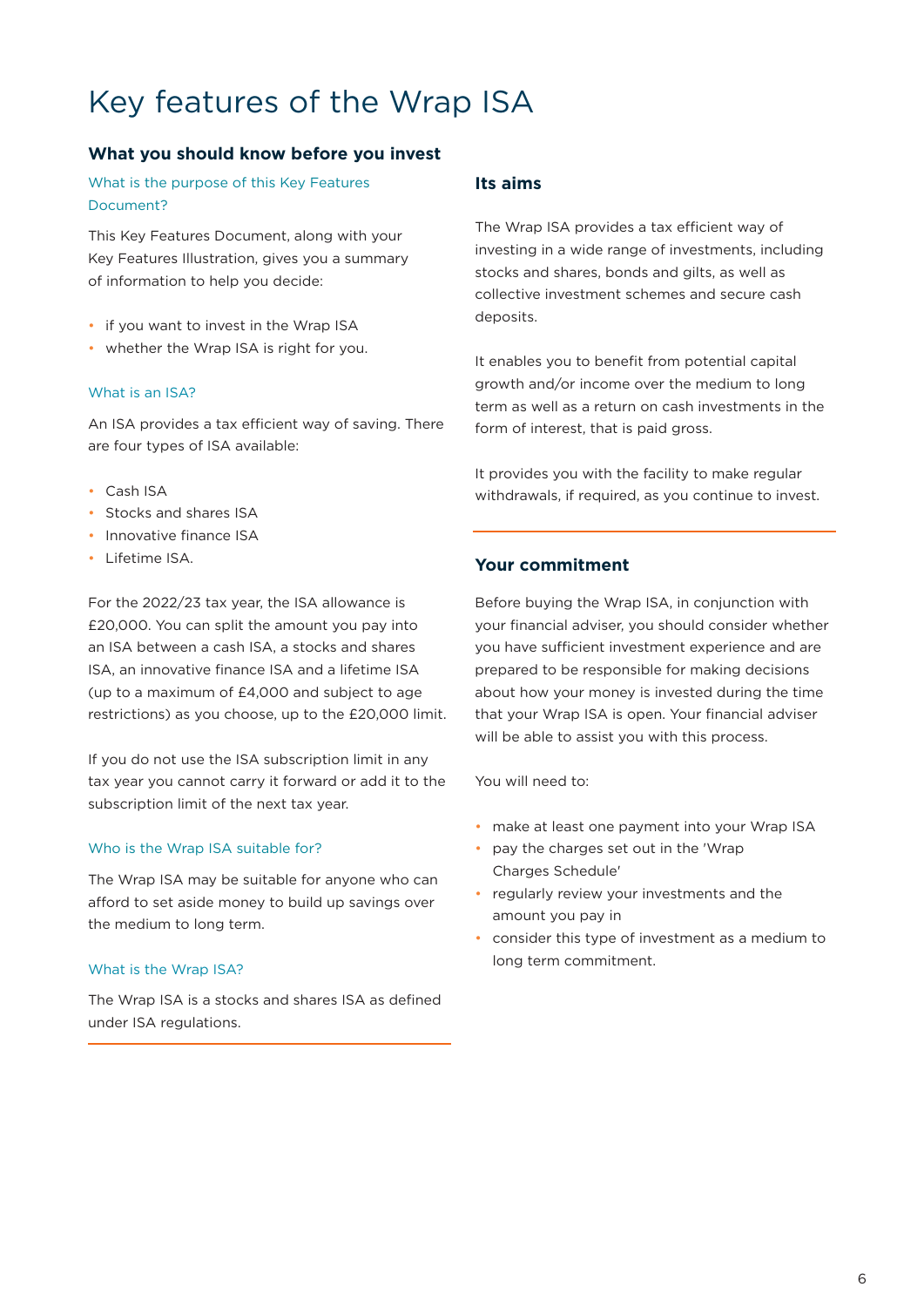# **Understanding the risks**

There are risks associated with investing your money via a Wrap ISA which, depending on how they are managed, could affect the value of your Wrap ISA in the future. These are detailed below. You may be able to reduce the impact of some of the risks, as you are able to control:

- the amount you put in
- the investments you select
- if you choose to take withdrawals.

However, other factors that contribute to the different risks involved in having a Wrap ISA may be outside of your control. For example, the Government may change the tax rules applicable to ISAs and this could affect the tax treatment of your ISA.

**To understand the risks associated with investing via a Wrap ISA and how the amount of money you will eventually receive may be affected, we strongly suggest you read on.**

#### Applying for the Wrap ISA

If you open a Wrap ISA and later change your mind and choose to cancel it, you may get back less than you paid in. Please refer to the 'Wrap Terms and Conditions' for further information.

#### Transferring investments in

If you are transferring an existing ISA, there could be exit penalties imposed by the transferring ISA manager.

If you transfer existing investments into your Wrap ISA, they may need to be transferred as cash and you may not get the benefit of any investment increases whilst the transfer is being processed. Investing your money in your Wrap ISA

The value of your investment can fluctuate up and down and it is possible that you may get back less than the amount you originally invested.

Depending on the type of investments you choose to invest in, there will be different risks that will affect the value of your investment. For example:

in the rate of currency exchange

- investments in stocks and shares will be affected by fluctuations in the stock market
- cash deposits will be affected by changes in interest rates.

**For further information on the risks that are specific to a particular investment, please read our 'Guide to Investment Risk' available on our website at www.jameshay.co.uk or speak to your financial adviser.**

If the returns on your Wrap ISA investments are poor, they may not cover the level of charges applied and the value of your Wrap ISA could significantly reduce in value over time. You should regularly review the performance of your chosen investments to check that they remain suitable for providing you with the benefits you require in the future.

Not all your investments may be protected by the Financial Services Compensation Scheme (FSCS). The FSCS provides financial compensation to investors in the event of the failure of a financial institution. To understand how this may affect your Wrap ISA, please see the 'Other Information' section on page 16 of this Key Features Document.

#### Withdrawals from your Wrap ISA

The value of your Wrap ISA is not guaranteed. Its value will depend on a number of factors including:

- what you have paid in
- how your investments have performed
- the charges that have been deducted.

The level of the withdrawals you can make will depend on:

- the value of your Wrap ISA
- whether you are able to sell your investments.

High levels of inflation could reduce the value of your Wrap ISA in real terms.

• foreign investments will be affected by changes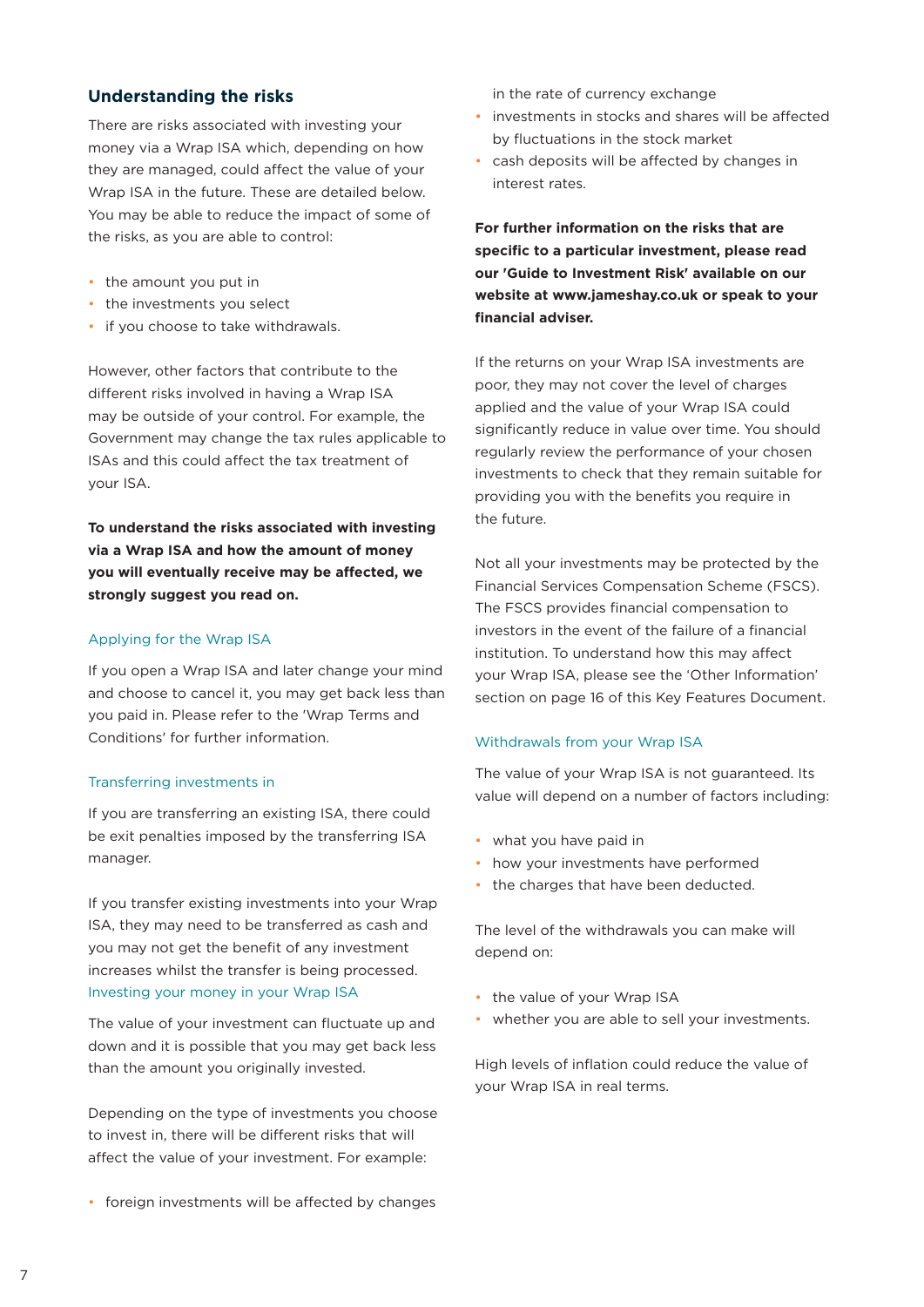# **Questions and answers**

### Is the Wrap ISA the correct product for me?

The Wrap ISA may be right for you if you are looking to:

- build capital growth
- save money whilst earning interest free of UK income tax
- take income from your existing investments
- access a wide variety of investment options
- accept a degree of risk with your capital.

#### Who can take out the Wrap ISA?

You can take out the Wrap ISA if you are:

- over 18
- resident in the UK
- not an undischarged bankrupt.

#### Who can make payments into the Wrap ISA?

We will normally only accept payments, known as subscriptions, into your Wrap ISA from you. Payments can be made by bank transfer or Direct Debit.

Your product bank account details, including the required payment reference, can be found within your James Hay Online account.

#### How much can I pay in?

There is no minimum amount you must pay into your Wrap ISA. The maximum amount you can pay into an ISA in the 2022/23 tax year is £20,000. This limit may be reviewed by HMRC and could change in the future. You can split the amount you pay into an ISA between a cash ISA, a stocks and shares ISA, an innovative finance ISA and a lifetime ISA (up to a maximum of £4,000) as you choose, up to the £20,000 limit. For example, you could put £5,000 in a cash ISA, £4,000 in a lifetime ISA and £11,000 in a stocks and shares ISA.

You can make regular or occasional payments at any time and you can vary the amount and frequency of your payments as long as you do not exceed the HMRC maximum limits for tax free savings into an ISA account in any tax year.

#### Can I transfer existing ISAs into the Wrap ISA?

You can transfer existing ISAs that you own into your Wrap ISA. Transfer payments in the form of cash or assets other than cash (known as in-specie transfers) can be accepted.

#### What is the Wrap ISA product bank account?

Any money you pay into your Wrap ISA is held in a pooled bank account in the name of James Hay Wrap Managers Limited until we receive instructions to invest. This pooled bank account also holds money for other clients and is operated by us in accordance with the FCA's Client Money Rules. Your Wrap ISA's individual holding is recorded in our internal records and referred to as your product bank account.

For further information on our product bank accounts, please visit our website at www.jameshay.co.uk.

### What can I invest in?

Through the Wrap ISA you can invest in a wide range of investments, including collective investment funds (such as unit trusts and OEICs), investment trusts and cash deposits.

You can open an account with a stockbroker to buy and sell stocks and shares.

You can change investments at any time, unless an investment has restrictions. These will be covered in the literature or terms and conditions for the relevant investment you or your financial adviser has chosen.

For further information on the investments available to you under the Wrap ISA, please see the 'Wrap ISA Permitted Investments List', which is available on our website at www.jameshay.co.uk.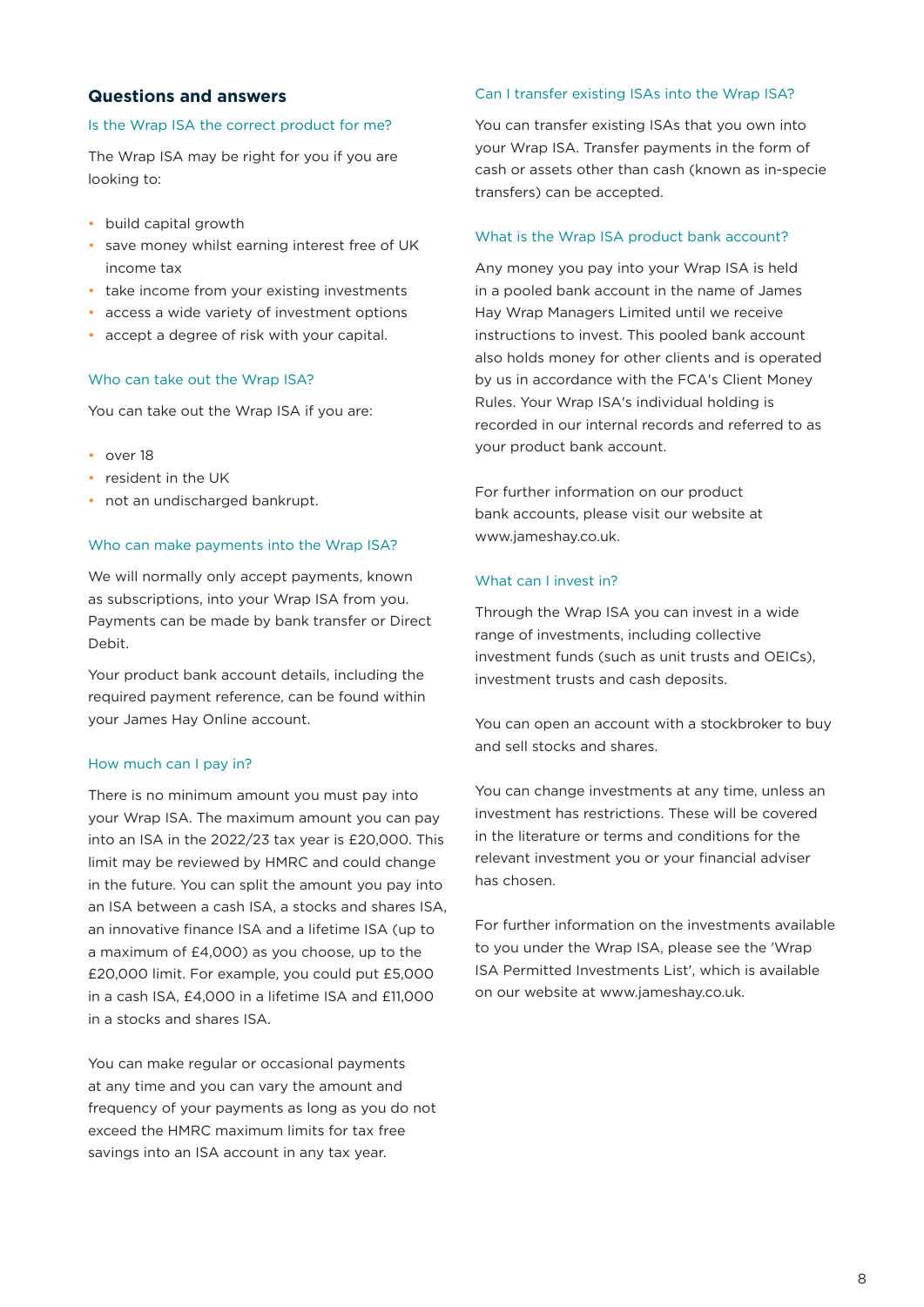#### What are the charges?

Full details of our charges are given in the 'Wrap Charges Schedule' which is available on our website at www.jameshay.co.uk. You may pay charges to other parties depending on the investments you select. You may also pay charges to your financial adviser. These charges can be paid out of your Wrap ISA.

Our Wrap ISA charges are normally deducted from the Wrap Investment Portfolio product bank account. If there is insufficient money available, we will ask you to either sell some investments or you can pay us directly.

### Can I have an illustration?

Your financial adviser will provide you with an illustration before you make an application for the Wrap ISA. Please contact your financial adviser for further details.

#### When can I make withdrawals?

You can make withdrawals from your Wrap ISA at any time. These can be on a single or regular basis. Withdrawals generally take 14 to 30 days to complete, and are made by CHAPS or Faster Payments to an account in your name that you nominate. Single withdrawals may alternatively be paid by cheque payable to you.

#### Can I transfer to another ISA manager at any time?

You can transfer your Wrap ISA to another ISA manager at any time. However, if you have invested in a cash deposit, there may be charges or loss of interest if you transfer out before the end of the term.

You may transfer all of your current tax year ISA, or part or all of a previous tax year's ISA at any time, provided the transfer is in accordance with the regulations applying to ISAs and your new ISA manager agrees to the transfer. A transfer may be made in cash or by re-registering assets depending on your new ISA manager's agreement.

#### What tax will I pay?

The Wrap ISA is a tax-exempt product which means you will not pay tax on any gains you make within your Wrap ISA product.

The tax treatment of ISAs may change in the future. We are unable to provide you with individual tax advice and if you need this you should speak to your financial adviser.

#### What happens when I die?

If an ISA account holder dies, the investments remain sheltered from tax as a 'continuing account of a deceased investor', until the earlier of:

- the completion of the administration of the deceased's estate
- the closure of the ISA account, or
- the third anniversary of the ISA account holder's death.

During this period, no new subscriptions can be made to the account, and it normally cannot be transferred to another ISA manager.

On receiving appropriate proof of title, such as probate, we will pay in accordance with the instructions of your personal representatives the balance together with any interest earned up to the date we close the Wrap ISA.

The proceeds from your Wrap ISA will form part of your estate for inheritance tax purposes.

If on your death you have a surviving spouse or civil partner, they will be able to invest an amount into their ISA in addition to their usual allowance, referred to as Additional Permitted Subscriptions (APS). The APS can be funded from ISA assets or cash that they inherit or, if in cash, from their own resources.

The APS limit is the value of the ISA investments either:

- at the date of death of the ISA account holder, or
- at the point when the account ceases to be a continuing deceased's account (i.e. when the ISA is closed after investments are distributed to the estate, or the third anniversary of the ISA account holder's death - whichever is earlier).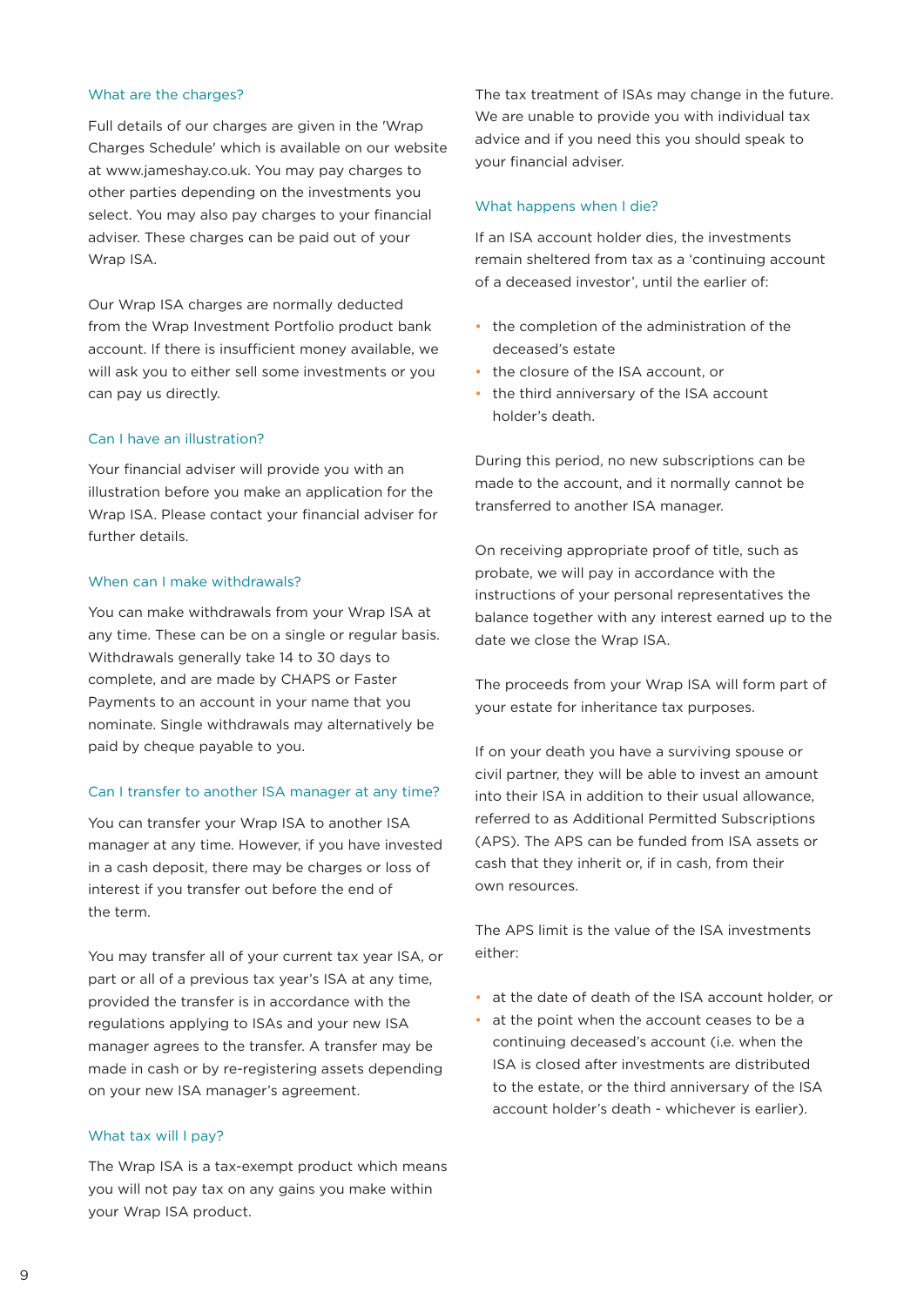The surviving spouse or civil partner can choose which value to use, but once they have done so, they cannot change their mind.

## Can I change my mind?

You have the right to cancel your Wrap ISA. On receipt of your Wrap ISA application form we will send you a cancellation notice. You will have 14 days from receipt of this notice to tell us that you wish to cancel your application. For further details, please see the 'Wrap Terms and Conditions'.

All decisions regarding your Wrap ISA should be taken with your financial adviser.

## What other documents should I read?

We ask that you also read the Wrap ISA Key Features Illustration provided by your financial adviser. In addition, you should read the:

- Wrap Charges Schedule
- Wrap ISA Permitted Investments List
- Wrap Terms and Conditions
- Wrap Technical Guide.

These documents provide you with more detailed information on the Wrap ISA.

If after reading the documentation you are unclear about any aspect of the Wrap ISA, or you are unsure whether the Wrap ISA is right for you, we strongly suggest you speak to your financial adviser.

# What correspondence and communications will I receive?

We will issue:

- a cancellation notice that gives you the right to cancel your Wrap ISA (unless you have waived these rights in your application form)
- a quarterly valuation statement for your Wrap ISA
- other correspondence depending on the day-to-day operation of your Wrap ISA.

We will send this correspondence to your financial adviser, apart from the cancellation notice which we will send to you. The only correspondence we will send to both you and your financial adviser is your quarterly valuation statement.

Our standard methods of communication are letter, secure electronic messaging (through our secure website James Hay Online) and by telephone. We do not consider standard email to be secure and so we will not normally communicate in this way if the communication includes personal information or instructions relating to your Wrap ISA or investments.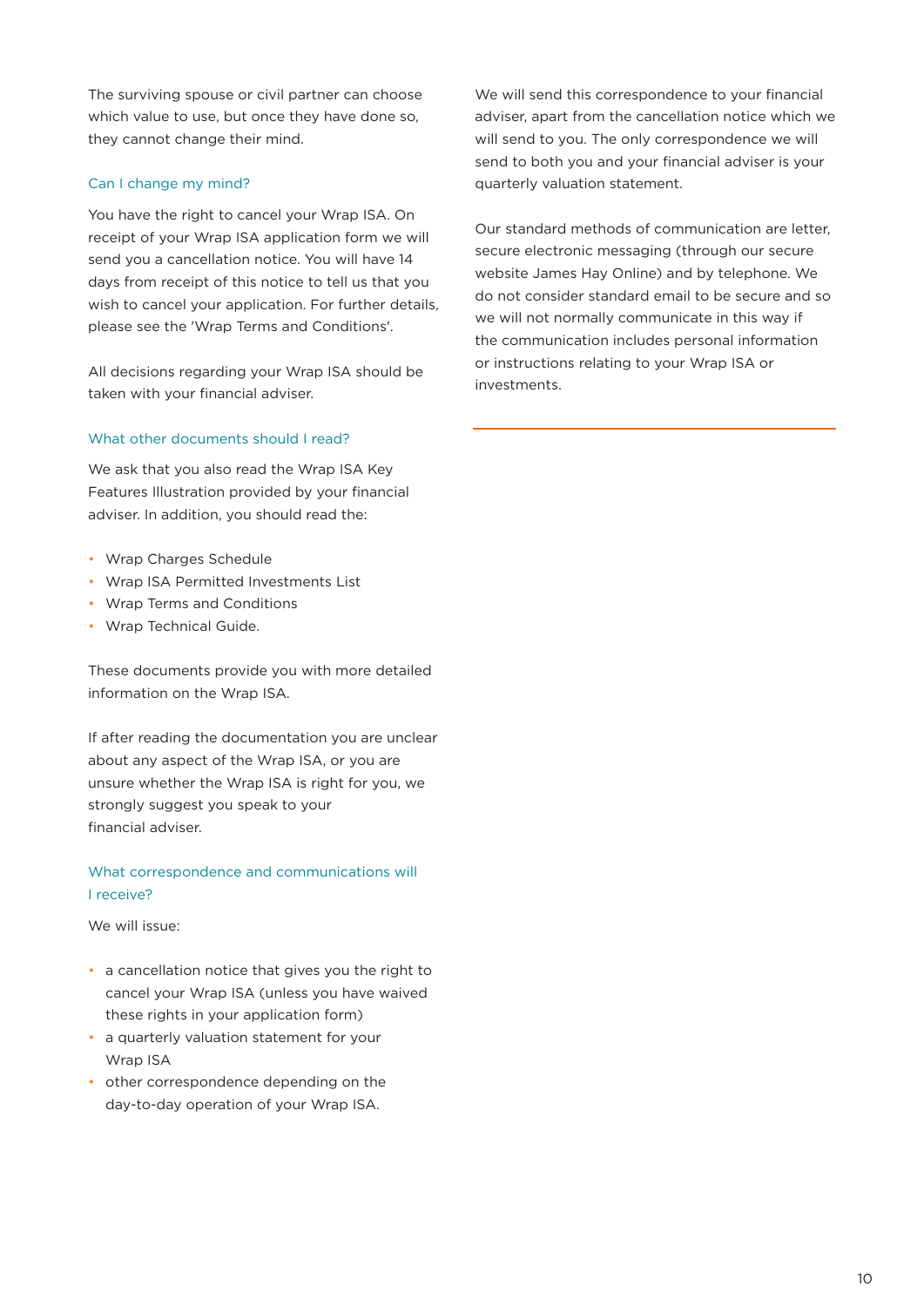# Key features of the Wrap SIPP

# **What you should know before you invest Your commitment**

What is the purpose of this Key Features Document?

This Key Features Document, along with your Key Features Illustration, gives you a summary of information to help you decide:

- if you want to invest in the Wrap SIPP
- whether the Wrap SIPP is right for you.

### What is the Wrap SIPP?

The Wrap SIPP is a type of registered pension scheme known as a Self Invested Personal Pension (SIPP). It is a long-term, tax efficient savings plan designed to help you invest for your retirement. It offers a wide choice of investments and a variety of options for taking retirement benefits.

#### Is the Wrap SIPP a Stakeholder Pension?

No. The Wrap SIPP is not a Stakeholder Pension. Stakeholder Pensions are low cost pension plans with limited investment options. The Government sets minimum standards, for example, in relation to costs and contribution levels, which Stakeholder Pensions are required to meet. A Stakeholder Pension may meet your needs at least as well as the Wrap SIPP.

# **Its aims**

The aim of a pension product is to build up a pension fund in a tax efficient way for your retirement.

The aim of the Wrap SIPP is to provide a flexible pension arrangement, which can be tailored to suit changes to your lifestyle such as your employment status, your income and your family circumstances.

The Wrap SIPP offers you, in conjunction with your financial adviser, complete control over where and when you invest.

Before buying the Wrap SIPP, in conjunction with your financial adviser, you should consider whether you have sufficient investment experience and are prepared to be responsible for making decisions about how your money is invested during the time that your Wrap SIPP is open.

You will need to:

- make at least one payment into your Wrap SIPP, which could be a transfer from an existing pension you hold or a contribution
- be prepared to keep your money invested and not have access to it, normally until at least age 55
- pay the charges set out in the 'Wrap Charges Schedule'
- regularly review your investments and the amount you contribute.

# **Understanding the risks**

There are risks associated with investing your money via a Wrap SIPP which, depending on how they are managed, could affect the level of benefits (income and cash lump sums) you will be able to take in the future. These are detailed below. You may be able to reduce the impact of some of the risks, as you are able to control:

- the amount you put in
- the investments you select
- when you choose to take benefits
- the way in which you take benefits.

However, other factors that contribute to the different risks involved in having a Wrap SIPP may be outside of your control. For example, the Government may change the tax rules applicable to SIPPs and this could affect:

- the level of tax relief you receive on your contributions
- the amount of tax you pay on your investments
- the taxation on the benefits you take from your Wrap SIPP.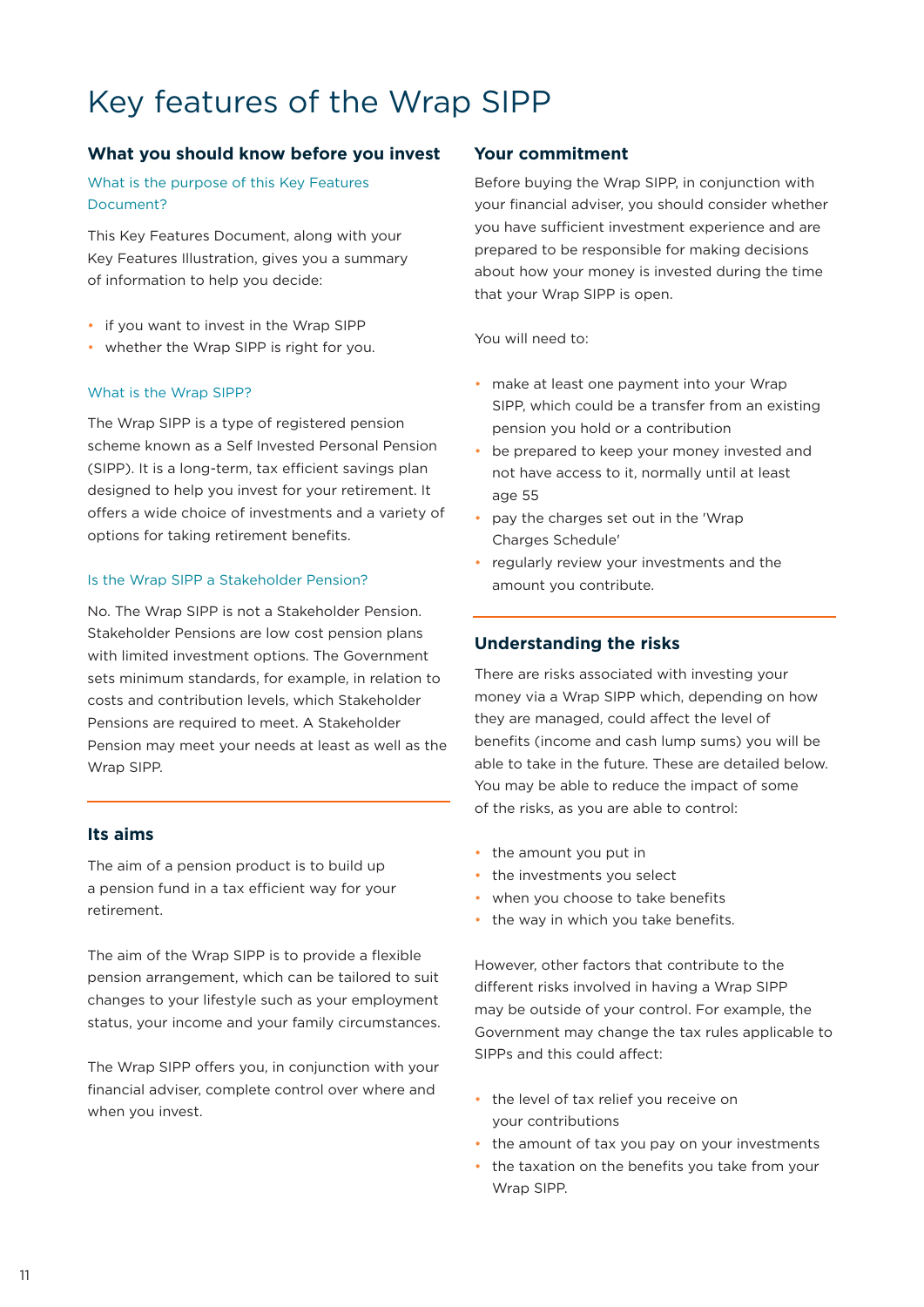**To understand the risks associated with investing via a Wrap SIPP and how the level of benefits you will eventually receive may be affected, we strongly suggest you read on.**

### Applying for the Wrap SIPP

If you open a Wrap SIPP and later choose to cancel it, you may get back less than you paid in. Please refer to the 'Wrap Terms and Conditions' for further information, which is available on our website at www.jameshay.co.uk.

## Transferring investments in

If you sell your assets in an existing pension and transfer cash into your Wrap SIPP, you will be 'out of the market' and not get the benefit of any investment increases whilst the transfer is being processed.

If you transfer existing pension funds into your Wrap SIPP from another registered pension scheme:

- you may give up valuable pension rights or guarantees that are not offered by the Wrap SIPP
- the existing pension provider may apply a penalty charge which could reduce the value of your pension fund.

### Investing your money in your Wrap SIPP

The value of your investment can fluctuate up and down and it is possible that you may get back less than the amount you originally invested.

Depending on the type of investments you choose to invest in, there will be different risks that will affect the value of your investment. For example:

- foreign investments will be affected by changes in the rate of currency exchange
- investments in stocks and shares will be affected by fluctuations in the stock market
- cash deposits will be affected by changes in interest rates.

**For further information on the risks that are specific to a particular investment, please read the 'Guide to Investment Risk' available on our website at www.jameshay.co.uk, or speak to your financial adviser.**

If the returns on your Wrap SIPP investments are poor, they may not cover the level of charges applied and the value of your Wrap SIPP could significantly reduce in value over time. You should regularly review the performance of your chosen investments to check that they remain suitable for providing you with the benefits you require in the future.

Not all your investments may be protected by the Financial Services Compensation Scheme (FSCS). The FSCS provides financial compensation to investors in the event of the failure of a financial institution. To understand how this may affect your Wrap SIPP, please see the 'Other Information' section on page 16 of this Key Features Document.

### Taking benefits from your Wrap SIPP

The value of your Wrap SIPP and the benefits it provides are not guaranteed. Its value will depend on a number of factors including:

- what you have paid in
- how your investments have performed
- the charges that have been deducted.

The level of benefits you can take will depend on:

- the value of your Wrap SIPP
- whether you are able to sell your investments (e.g. it might take time to sell a commercial property)
- how much tax you have to pay on your income
- current annuity and interest rates if you decide to use your Wrap SIPP funds to buy a lifetime annuity.

High levels of inflation could reduce the value of your pension in real terms.

Withdrawing high proportions of money from your Wrap SIPP is unlikely to be sustainable for a long period. Therefore you should carefully plan your withdrawal strategy and regularly review the level of benefits you are taking, to ensure they remain sustainable.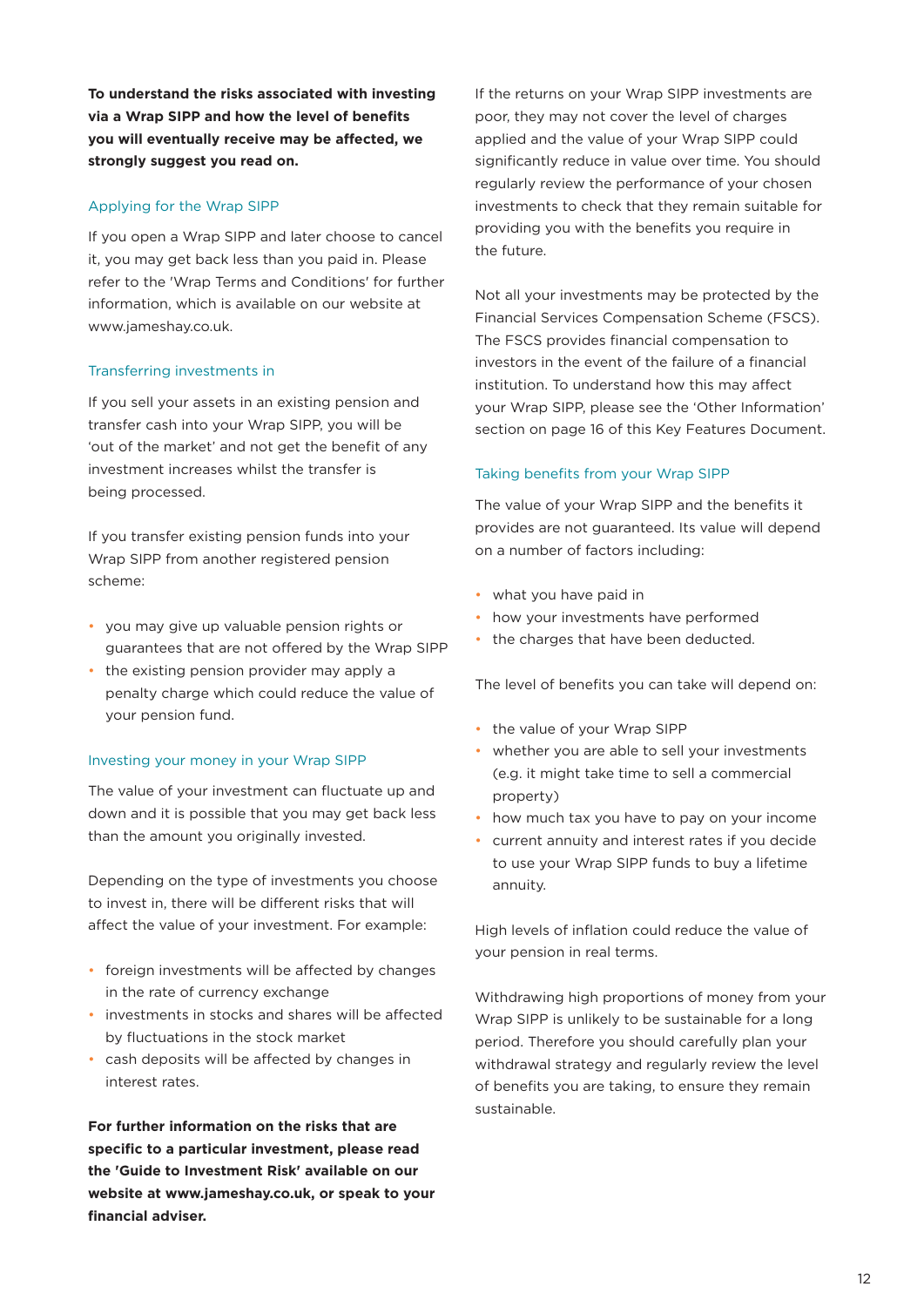Any income withdrawals you take from your Wrap SIPP are classed as income and therefore you may pay tax on these withdrawals. For further information on the taxation of withdrawals, please refer to the 'Wrap Technical Guide', which is available on our website at www.jameshay.co.uk.

### Your Wrap SIPP on death

In the event of your death, we can pay out the proceeds of your Wrap SIPP to your nominated beneficiaries. It is therefore important that you complete an 'Expression of Wish Form' and send it to us. You may wish to regularly review it as your circumstances change. You can obtain one from our website at www.jameshay.co.uk.

If you die before your 75th birthday, your Wrap SIPP will pass on to your beneficiaries tax-free. However, if you die after your 75th birthday, your Wrap SIPP will be taxed at your beneficiary's income tax rate.

#### **Questions and answers**

#### Is the Wrap SIPP the correct product for me?

The Wrap SIPP may be right for you if you:

- have a financial adviser
- are looking to build a pension fund for retirement in a tax efficient way
- want access to a variety of investment options and services that can be varied to suit your changing needs.

#### Who can take out a Wrap SIPP?

You can take out a Wrap SIPP if you are:

- over 18
- a resident of the UK
- not a US Person or resident of the US for tax purposes, and
- not an undischarged bankrupt.

#### Who can pay contributions into the Wrap SIPP?

You, your employer (if you have one) or another third party can pay contributions into your Wrap SIPP on your behalf.

The Wrap SIPP can also accept transfers from other pension arrangements you may have.

#### How much can I contribute?

There is no minimum or maximum contribution level although you may have to pay a tax charge on contributions over a certain limit. For further details, please refer to the 'Wrap Technical Guide'.

You can pay regular or occasional contributions at any time and you can vary the amount and frequency of your contributions. Payments can be made by bank transfer or Direct Debit.

Your product bank account details, including the required payment reference, can be found within your James Hay Online account.

You can start contributions at any age although all contributions to your Wrap SIPP must cease by your 75th birthday.

#### Will I get tax relief on my contributions?

Provided you meet certain criteria set by HM Revenue & Customs (HMRC), you will receive tax relief at your highest marginal rate on contributions paid by you up to £3,600 or 100% of your relevant earnings (whichever is the higher). However, if you contribute more than the annual allowance (or money purchase annual allowance, if applicable), you will be subject to a personal tax charge that will effectively cancel out the tax relief. For further details, please refer to the 'Wrap Technical Guide'.

We will claim basic rate tax relief on your behalf from HMRC. For example, if you pay £80, we will reclaim £20 meaning the Wrap SIPP has received a total of £100.

If you pay higher rate tax, you may be able to claim extra tax relief through your self-assessment tax return.

Current levels of tax relief are not guaranteed and could be subject to changes by the Government after your Wrap SIPP has been opened.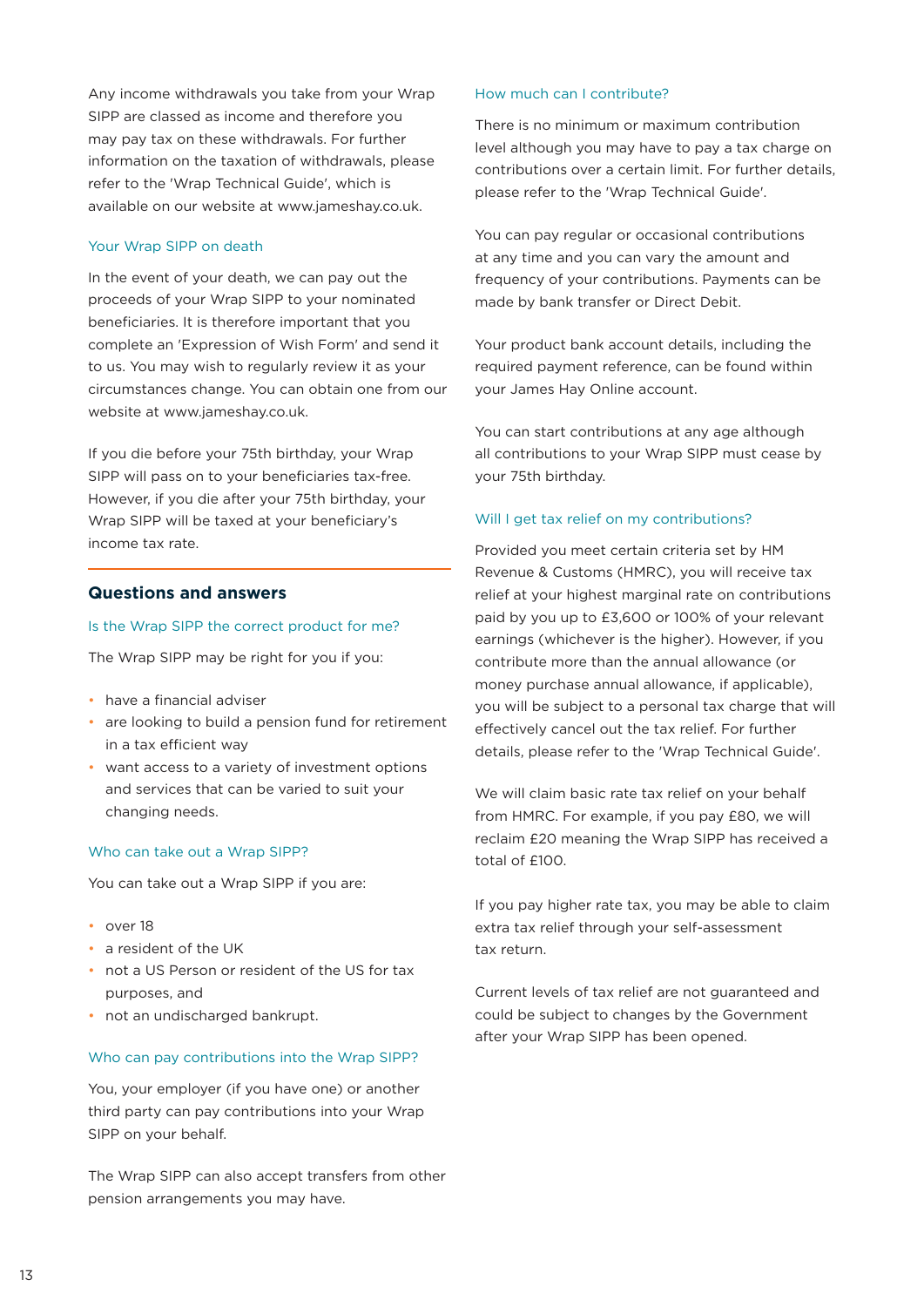#### Residency

If you are a Scottish resident (as determined by HMRC) your tax rate may differ.

For example, you may be liable to income tax at no more than the Scottish starter rate of 19%. For the 2022/23 tax year we will still claim tax relief of 20% where applicable. HMRC has stated that it will not recover the difference between the Scottish starter rate and the Scottish basic rate for the 2022/23 tax year.

If you are liable to income tax at a rate above the Scottish basic rate of 20%, you will be able to claim the additional relief from HMRC either through your self assessment return or, if you do not complete one, by contacting HMRC.

The Welsh government has the power to amend the rate of income tax paid by Welsh residents, and if they do, this may impact the amount of tax we can reclaim on contributions made by Welsh residents. The Welsh government has indicated that they will not amend the rate of income tax for the 2022/23 tax year.

### Can I transfer pension benefits from another pension scheme to the Wrap SIPP?

You can transfer pension benefits from other registered pension schemes or Qualifying Recognised Overseas Pension Schemes (QROPS) into your Wrap SIPP. Transfer payments in the form of assets other than cash (known as in-specie transfers) can also be accepted.

There is no guarantee that transferring another pension arrangement to your Wrap SIPP will increase your total retirement benefits. There could be a number of reasons why it might not be appropriate to transfer in existing pension benefits and we strongly suggest you take financial advice if you are considering this option.

**Please note: We are unable to accept any transfer from a defined benefits (final salary) or a defined contribution (money purchase) scheme that contains safeguarded benefits, unless you have received advice in relation to the transfer from a suitably qualified financial adviser and they have recommended that you proceed with the transfer.**

#### What is the Wrap SIPP product bank account?

Any money you pay into your Wrap SIPP is held in a pooled bank account in the name of our trustee company, until we receive instructions to invest.

This pooled bank account also holds money for other SIPP clients. Your Wrap SIPP's individual holding is recorded in our internal records and referred to as your Wrap SIPP product bank account.

For further information on our product bank accounts, please visit our website at www.jameshay.co.uk.

#### What can I invest in?

Through the Wrap SIPP you can invest in a wide range of investments, including collective investment funds (such as unit trusts and OEICs), investment trusts, fixed term deposits and commercial property.

You can appoint third party investment managers to make investment decisions on your behalf and you can open an account with a stockbroker to buy and sell stocks and shares.

You can change investments at any time, unless an investment has restrictions. These will be covered in the literature or terms and conditions for the relevant investment you and your financial adviser has chosen.

For further information on the investments available to you under the Wrap SIPP, please see the 'Wrap SIPP Permitted Investments List', which is available on our website at www.jameshay.co.uk.

#### What are the charges?

Full details of our charges are given in the 'Wrap Charges Schedule', which is available on our website at www.jameshay.co.uk. You may pay charges to other parties depending on the investments you select. You may also pay charges to your financial adviser. These charges can be paid out of your Wrap SIPP.

Our charges are normally deducted from your Wrap SIPP product bank account. If there is insufficient money available, we will ask you to either sell some investments within your Wrap SIPP or you can pay us directly.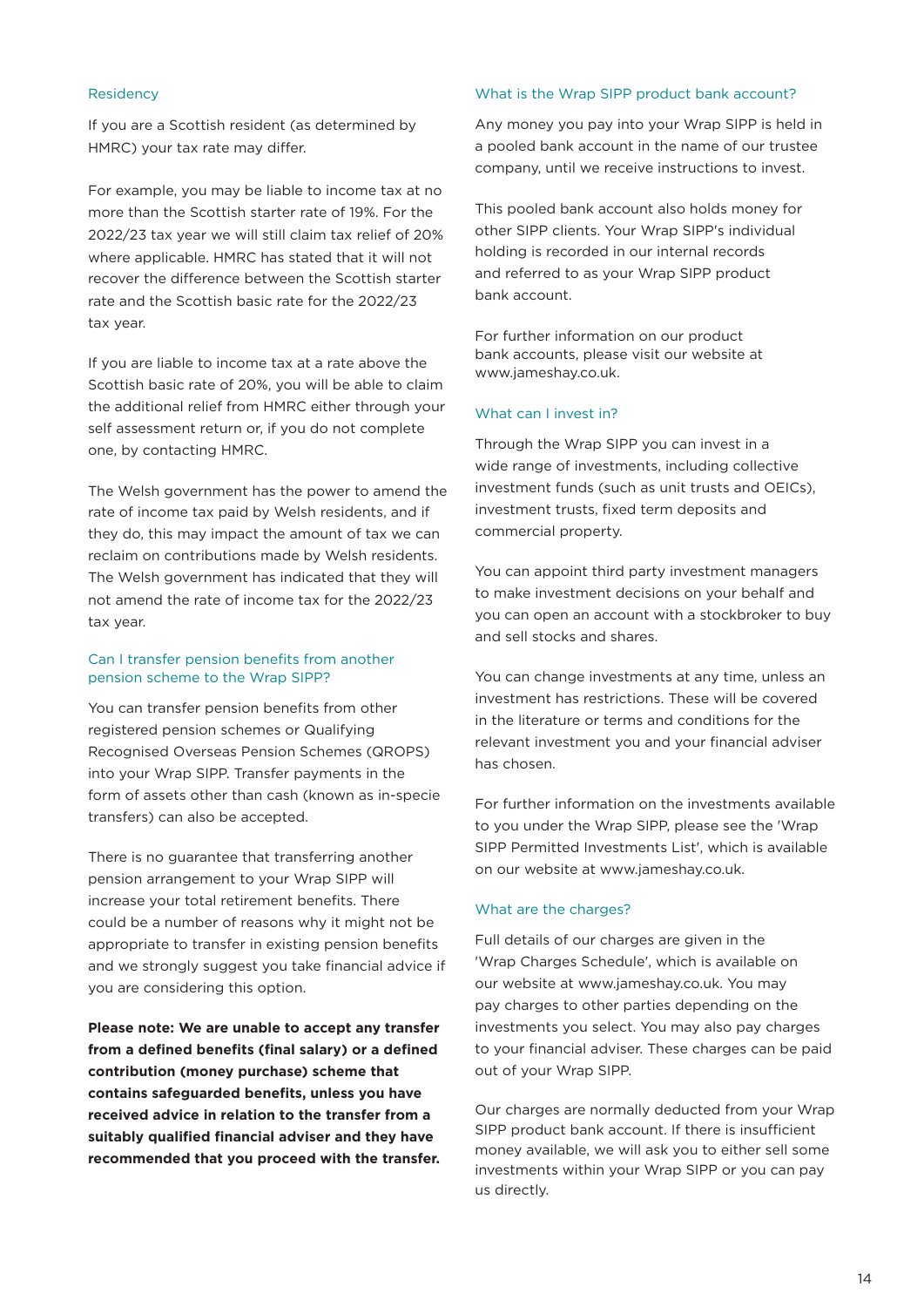#### Can I have an illustration?

Your financial adviser will provide you with an illustration before you make an application for the Wrap SIPP. Please contact your financial adviser for further details.

#### When can I take benefits?

You can normally start drawing retirement benefits from age 55, even if you are still working. The amount you receive will depend on the value of your Wrap SIPP.

When you come to take retirement benefits, if the total of all your pension funds exceeds a certain limit (the lifetime allowance) you may have to pay a tax charge on the excess (the lifetime allowance charge). Please see the 'Wrap Product Guide' for further information.

### What types of benefits can I take?

You can take your retirement benefits in a number of different ways.

#### • **Flexi-access drawdown**

You can take a tax free lump sum (known as a Pension Commencement Lump Sum or PCLS) of up to 25% of your pension fund. You can then draw a regular income from the remaining pension fund. The income you draw will be subject to tax at your marginal rate. You can vary the level and frequency of the income at any time.

## • **Uncrystallised Funds Pension Lump Sum (UFPLS)**

You can take lump sums (called Uncrystallised Funds Pension Lump Sums or UFPLS) out of your pension fund on an ad-hoc basis, subject to a minimum individual withdrawal level of £1,000. If you do this, 25% of the UFPLS payment will be tax free and the remaining 75% will be subject to tax at your marginal rate.

#### • **Lifetime annuity**

You can take a tax free lump sum (known as a Pension Commencement Lump Sum or PCLS) of up to 25% of your pension fund. You can then use your remaining pension fund to purchase a lifetime annuity from an insurance company. This is where the insurance company agrees to pay you a regular income until you die. The income is taxed at your marginal rate.

For further details of the options and rules for taking benefits from your Wrap SIPP, please refer to the 'Wrap Technical Guide'.

#### Pension Wise

Deciding what benefits to take from your pension is an important decision. We recommend that you seek appropriate guidance or advice to understand your options at retirement. You are entitled to receive free and impartial guidance through the Government backed service called Pension Wise. The objective of the service is to empower you to make informed and confident decisions on how you use your pension savings in retirement.

For further details of how to access this service please see the 'Other Information' section on page 16 of this Key Features Document.

The free guidance does not replace financial advice given by regulated financial advisers.

# **Please note: Current tax benefits are not guaranteed. Any changes made by the Government may impact the level of your benefits when you come to take them.**

## What if I become ill before I retire and cannot work?

Subject to acceptable medical evidence, we may pay ill health early retirement benefits, or serious ill health benefits, in the form of a pension income or lump sum from your Wrap SIPP.

Full details of ill health benefits are given in the 'Wrap Technical Guide'.

#### What happens when I die?

Your Wrap SIPP is held within a trust, which means it does not usually form part of your estate and therefore is not subject to inheritance tax.

You can provide us with details of who you would like to receive any benefits payable from your Wrap SIPP on your death by completing an 'Expression of Wish Form' and sending it to us. This does not bind us, but will help us decide to whom we will pay out benefits.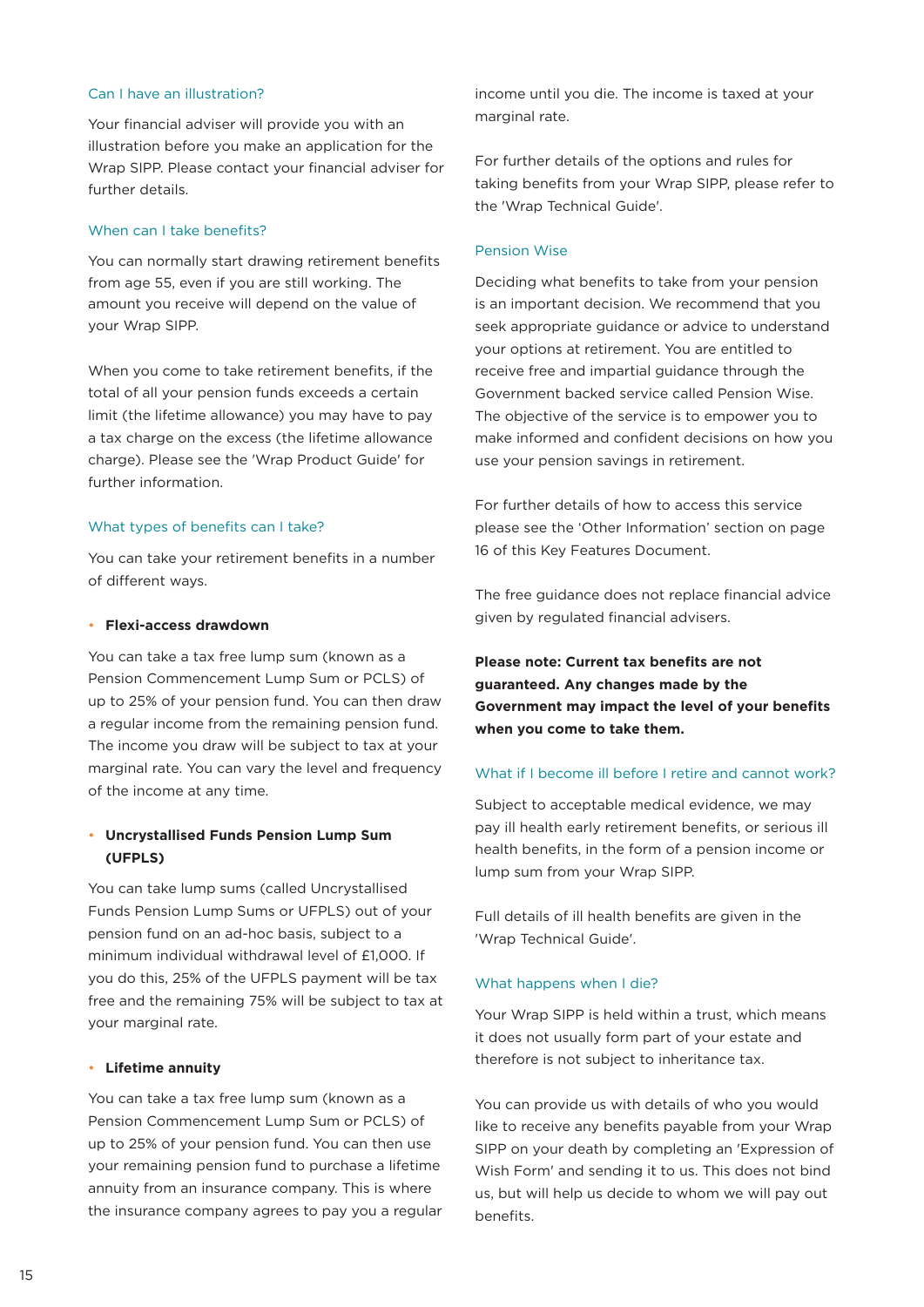These benefits can be paid either as a lump sum or as a beneficiary's pension. The tax treatment of these benefits will vary depending on whether you died before or after age 75.

Full details of the benefits payable on death are given in the 'Wrap Technical Guide'.

## Can I change my mind?

You have the right to cancel your Wrap SIPP. On receipt of your Wrap SIPP application form, we will send you a cancellation notice. You will have 30 days from receipt of this notice to tell us that you have changed your mind and wish to cancel your application. For further details, please see the 'Wrap Terms and Conditions'.

### What other documents should I read?

We ask that you also read the Wrap SIPP Key Features Illustration provided by your financial adviser. In addition, you should read the:

- Wrap Charges Schedule
- Wrap SIPP Permitted Investments List
- Wrap Terms and Conditions, and
- Wrap Technical Guide.

These documents provide you with more detailed information on the Wrap SIPP.

If after reading the documentation you are unclear about any aspect of the Wrap SIPP, or you are unsure whether the Wrap SIPP is right for you, we strongly suggest you speak to your financial adviser.

# What correspondence and communications will I receive?

We will issue:

- a cancellation notice that gives you the right to cancel your Wrap SIPP (unless you have waived these rights in your application form)
- an annual valuation statement of your Wrap SIPP including an illustration of projected future benefits
- other necessary correspondence depending on the day-to-day operation of your Wrap SIPP.

We will send this correspondence to your financial adviser, apart from cancellation notices which we will send to you.

The only correspondence we will send both you and your financial adviser is your annual valuation statement.

Our standard methods of communication are letter, secure electronic messaging (through our secure website James Hay Online) and by telephone. We do not consider standard email to be secure and so we will not normally communicate in this way if the communication includes personal information or instructions relating to your Wrap SIPP or investments.

# Other information

#### Pension Wise

The Government backed service called Pension Wise is provided by MoneyHelper. You can receive this guidance online, by telephone or face-to-face.

You can access [Pension Wise on the Moneyhelper](https://www.moneyhelper.org.uk/en/pensions-and-retirement/pension-wise)  [website](https://www.moneyhelper.org.uk/en/pensions-and-retirement/pension-wise) or call either 0800 138 3944 or 0300 330 1003 (from outside the UK +44 20 3733 3495), if you wish to use this service.

### What if I have a complaint?

If you wish to complain about any aspect of the service that you have received, please contact the Complaints Manager using any of the methods detailed in the 'How to contact us' section below.

Complaints about this product that we cannot address may be referred to the Financial Ombudsman Service.

For details of our formal complaints procedure or contact information for the organisations listed above, please see the 'Guide to our Complaint Procedure' leaflet, a copy of which can be obtained from our website at www.jameshay.co.uk.

Making a complaint will not affect your right to take legal proceedings.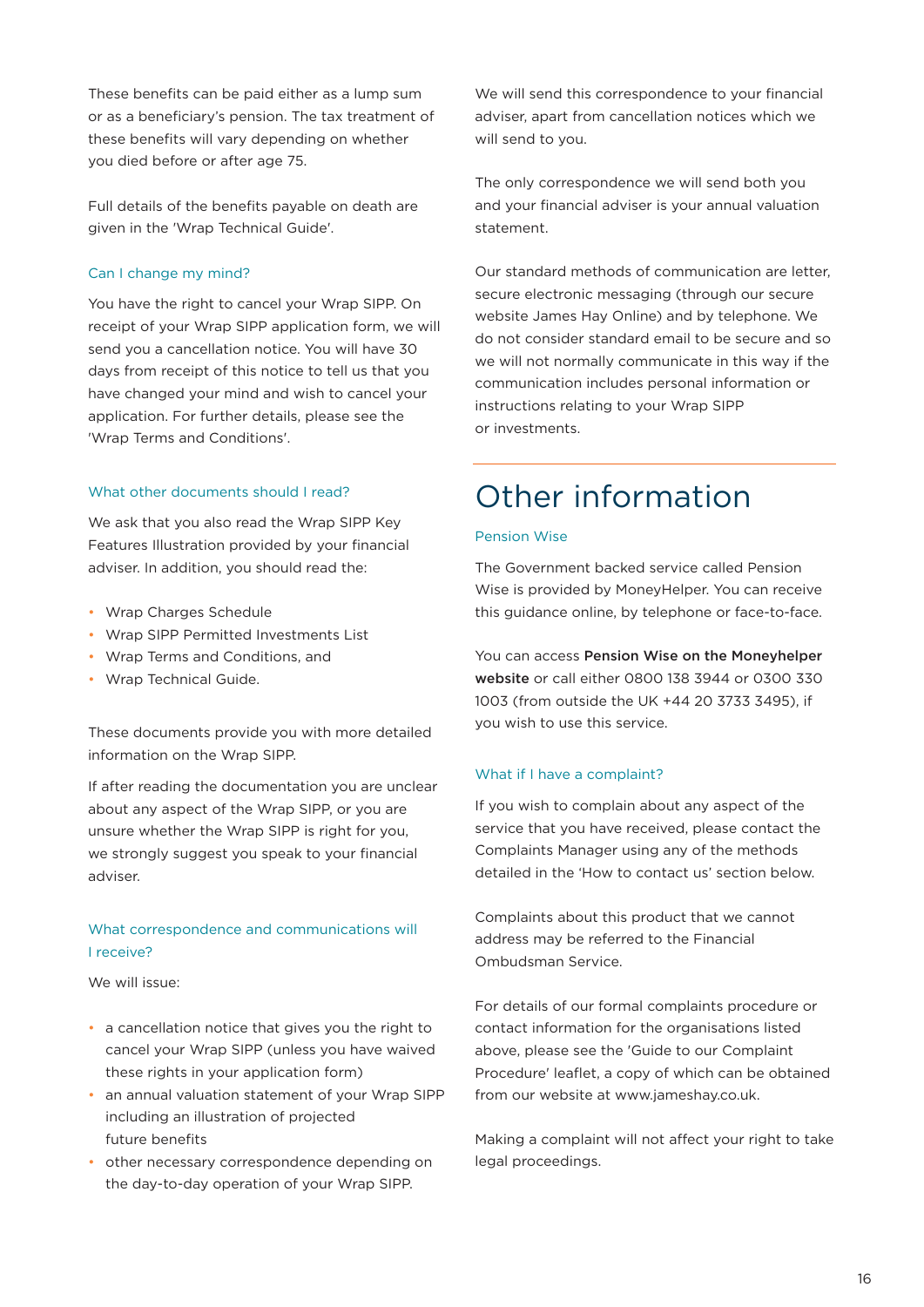#### Law

The information given in this document is based on our current understanding of financial services regulations and can be subject to change as tax laws and legislation may change over time.

In the event of a dispute, the law of England and Wales will apply, and by completing a Wrap application you will be agreeing to this.

#### Financial Services Compensation Scheme (FSCS)

The FSCS provides protection to consumers when financial services firms fail (or go bust). It is the compensation scheme for customers of UK authorised financial services firms. FSCS can compensate customers if a firm has stopped trading or does not have enough assets to pay claims made against it.

The Wrap Investment Portfolio, Wrap SIPP and Wrap ISA are covered by the FSCS in the event that we are unable to meet our obligations to you regarding administration of these products.

The product bank accounts are also separately covered by the FSCS in the event of the failure of the relevant bank itself.

Similarly, the underlying investments within your Wrap Investment Portfolio, Wrap SIPP and Wrap ISA may be subject to their own protection from the FSCS in the event of the failure of the relevant investment provider. However, this will depend on the investments you select and you should seek further clarification from the investment provider or your financial adviser of the cover applicable to your chosen investments before investing.

The Wrap Offshore Bond is not covered by the FSCS if RL360 is unable to meet its obligations to you. Wrap Offshore Bond holders will instead receive the protection of the Isle of Man Compensation of Policyholders protection scheme, which covers an amount equal to 90% (subject to the provisions of the scheme) of RL360's liability where it is unable to meet its financial obligations.

For further information, please refer to the 'Wrap Offshore Bond Key Information Documents' (KIDs) available on our website at www.jameshay.co.uk.

For details on how we will hold any money and/or investments, and the level of protection available, please read the document available on our website at www.jameshay.co.uk called 'How Your Money and Investments are held with James Hay Partnership Products'.

For further information, please visit the FSCS website at www.fscs.org.uk.